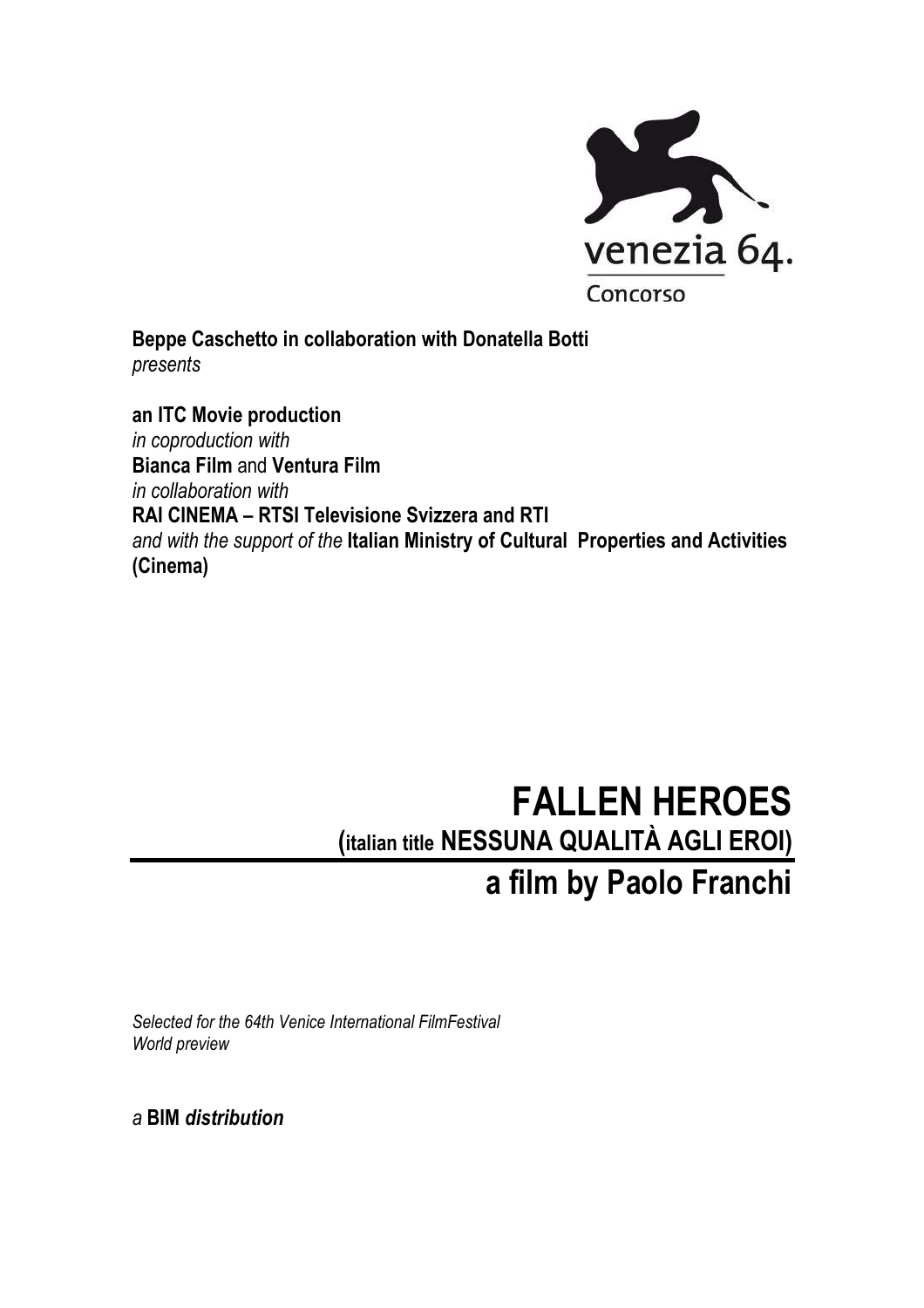# TECHNICAL CREDITS

| director                                                                                                                | Paolo Franchi                                                                                                                                             |
|-------------------------------------------------------------------------------------------------------------------------|-----------------------------------------------------------------------------------------------------------------------------------------------------------|
| screenplay                                                                                                              | Paolo Franchi, Daniela Ceselli,<br>with the collaboration of Michele Pellegrini                                                                           |
| cinematography<br>sound recording<br>editing<br>music<br>art direction<br>costumes<br>artistic collaboration<br>casting | Cesare Accetta<br>Alessandro Zanon<br>Alessio Doglione<br><b>Martin Wheeler</b><br>Gianmaria Cau<br>Grazia Colombini<br>Paola Randi<br>Stefania De Santis |
| produced by                                                                                                             | Beppe Caschetto and Anastasia Michelagnoli<br>(ITC Movie)                                                                                                 |
| a co-production<br>coproducers                                                                                          | <b>Italo-Swiss</b><br>Donatella Botti (Bianca Film), Elda Guidinetti<br>Andres Pfaeffli (Ventura Film)                                                    |
| in collaboration with                                                                                                   | RAI CINEMA, RTSI Televisione Svizzera and<br>RTI                                                                                                          |
| with the support of                                                                                                     | Italian Ministry of Cultural Properties and<br>Activities (Cinema)                                                                                        |
| and with the backing of<br>distribution, national<br>international sales<br>length                                      | <b>Film Commission Torino Piemonte</b><br>BIM<br><b>Wild Bunch</b><br>102'                                                                                |
|                                                                                                                         | CAST                                                                                                                                                      |
| <b>Bruno</b>                                                                                                            | <b>Bruno Todeschini</b>                                                                                                                                   |
| Luca                                                                                                                    | Elio Germano                                                                                                                                              |
| Anne                                                                                                                    | Irène Jacob                                                                                                                                               |

Cécile Maria DeMedeiros<br>Giorgio Neri Paolo Graziosi Giorgio Neri **Paolo Graziosi**<br>Elisa **Mimosa Campi** Elisa<br>Bruno's mother **Mimosa Campironi**<br>Alexandra Stewart Exhibition lecturer

Alexandra Stewart<br>Rinaldo Rocco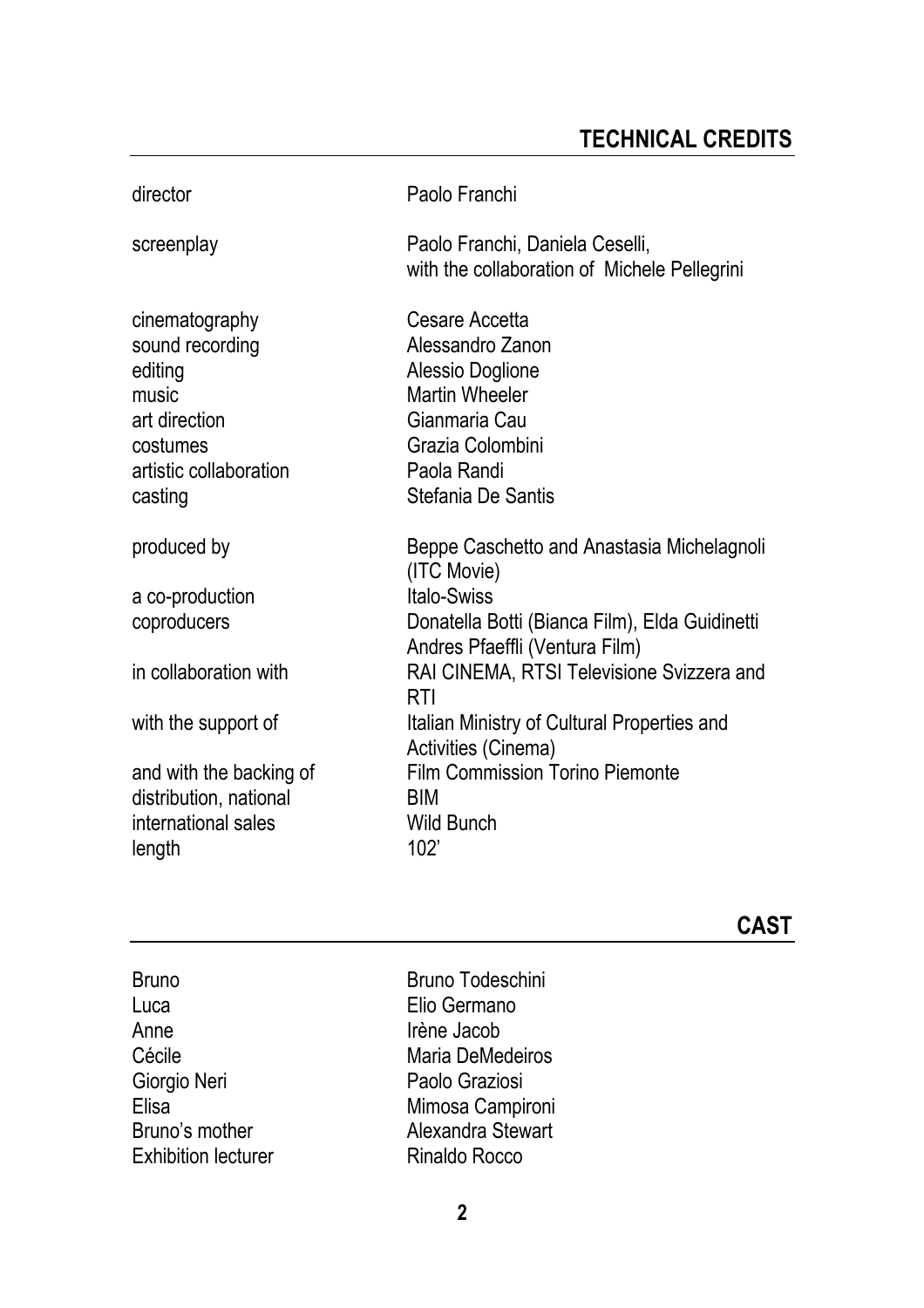Seen as he is now, seated in front of the doctor, the forty-year-old Bruno Ledeux epitomizes the idea of a man who is no longer young and not yet old. The firm line of his lips conveys composure and reserve. His expression, on the other hand, suggests an elusive sense of unease: the diagnosis is clear and leaves no room for doubt. Bruno will never be able to father children.

Forced to accept that he will never be anything other than a son, Bruno starts to see life gradually closing in on him, a fog confining him within a doorless cage. He says nothing of the diagnosis to his beloved wife Anne. He doesn't tell her either of the huge debt he owes to Giorgio Neri, a loan shark who hides behind the reassuring role of bank manager.

It would be easy to describe Bruno as having no qualities, no talent. A mediocre man with wounded pride.

Anne is now his whole life. An Italian life that has taken him far from his Swiss past. A past that was devoid of affection and empty of memories, in a family in thrall to the father, a world-famous artist. A selfish and manipulative father whom Bruno hated. And whom he may have killed.

But in his memory the pain and passion of the past now seems to be assuaged. Like a river that flows smoothly and gives no sign of the turbulent currents deep down. But sometimes the currents sweep up to the surface. Unpredictably. Overwhelmingly. The person responsible in this case is Luca. He is a strange boy, his expression a combination of ingenuousness and pain, determination and madness. He has nothing in common with Bruno yet something seems slowly to be bringing these two perfect strangers together.

Luca conceals many things about himself and seems to know everything about Bruno, even the carefully hidden secret of his debt. The simple truth is that Luca is none other than the son of Giorgio Neri, the money-lender, who now mysteriously disappears...

Bruno recoils from Luca, as if he senses danger, but at the same time he cannot but be moved by the throbbing, desperate, familiar pain that grips the boy and leads him to attempt suicide, before Bruno's very eyes.

The fog around Bruno seems to be thickening and enveloping him closer. As if it were impossible to find a road, a way out. Perhaps no-one can help him now. Maybe not even Anne…

Bruno seems no longer to be afraid either. Not even of the fact that he now understands clearly that the defenceless, desperate Luca has killed his father, Giorgio Neri, the man to whom Bruno is so heavily in debt…

But Bruno decides to take the matter in hand with a drastic, terrible solution …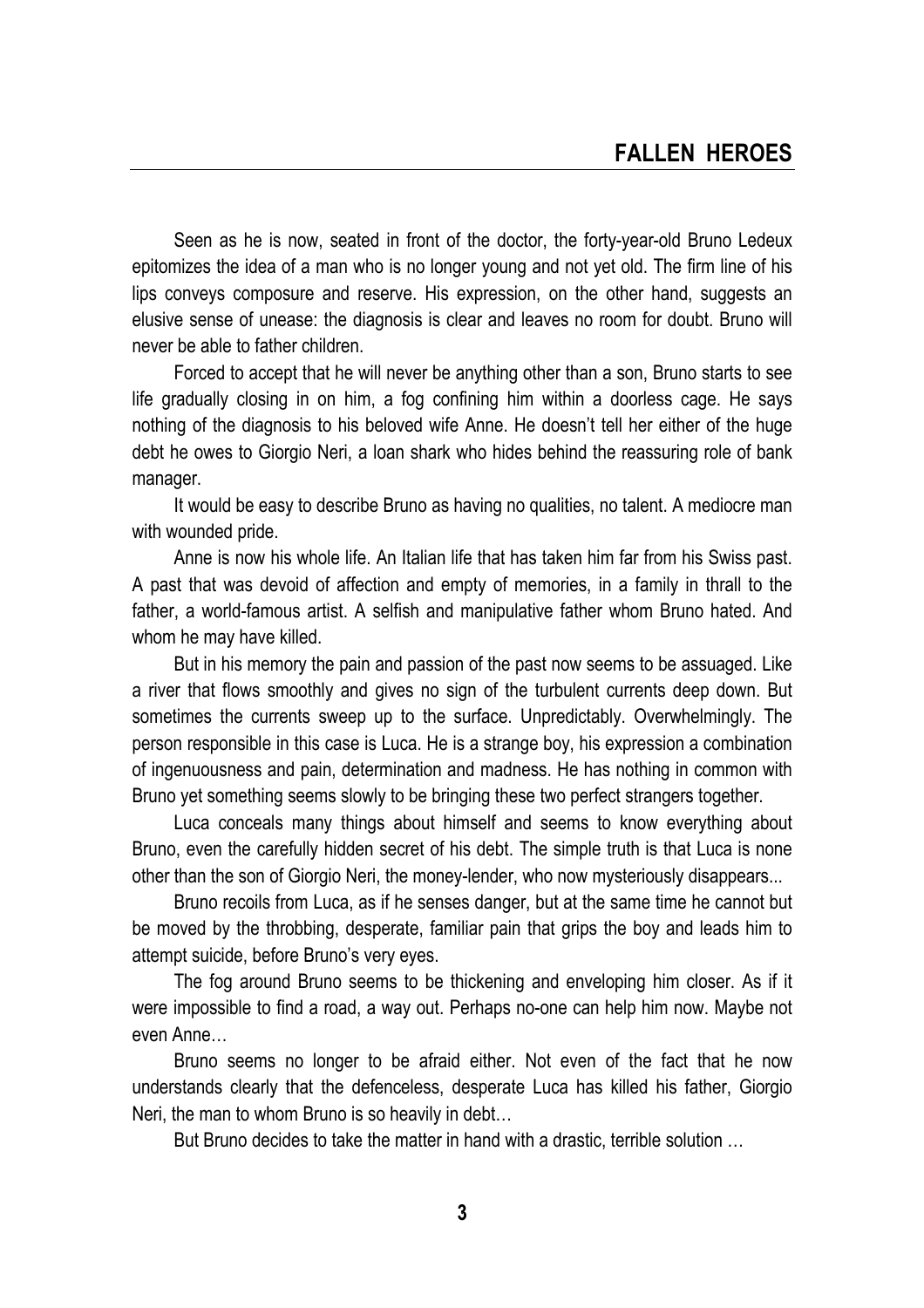This film noir existential is suffused (above all for me, and I hope for audiences too) by a profound sense of pietas for the characters. Characters who are troubled, never content with their existence, anxious travellers, open to encounter and thrown off balance by what ensues from the encounter, suspended in their attempt to find a sense to attribute to their lives but also solitary survivors of a secret, unspoken past and surprised by the truth that overtakes them casually and inevitably …

For Bruno and Luca, hatred and the consequent sense of guilt are both the starting and the finishing point of their tragic personal rebellion. Luca, the defeated son. Bruno, the father manqué, destined never to be more than a son …

And then there is Anne, Bruno's wife, a powerless witness of the vortex of depression sucking down her husband despite her determination to look at life, and at Bruno, with disarming tenderness and maternal protectiveness and an utterly feminine impulse to achieve unattainable happiness.

They are all looking for reliable answers. But looking doesn't necessarily lead to finding.

It is very difficult to say who in this film really manages to reach safety. To save themselves from themselves, from their solitude, from their memories, which are often stabbingly painful wounds.

Also in my debut film, The spectator, which took the different standpoint of viewing depression from a female perspective, I tried faithfully to adopt the same approach. To ask questions, not to presume to give answers. To handle the pain of my characters, who for me are above all people, with humility and sensitivity. To respect their inadequacies by standing beside them. And, most important of all, never judging them...

Paolo Franchi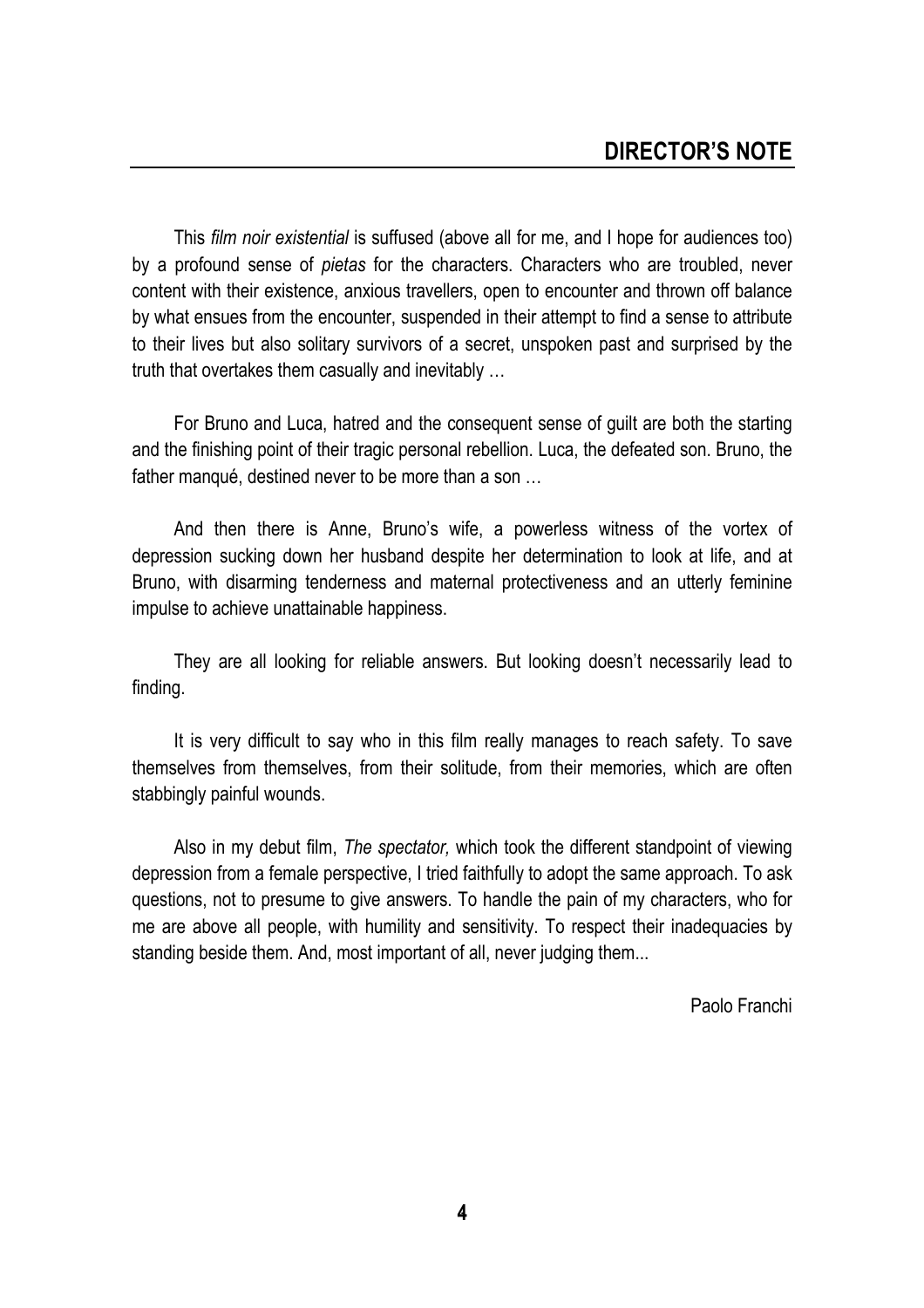# Paolo FRANCHI

Paolo Franchi graduated in Modern Literature, specializing in the Psychoanalytical Criticism of Art. In 1996 he graduated as a Director from the **Experimental Centre of Cinematography** at the **National Cinema School** in Rome, with a study of the writer Goliarda Sapienza, entitled Frammenti di Sapienza, selected to be shown at the Venice Film Festival. The medium-length film won numerous prizes and international awards and was shown at many international festivals.

His film debut was **The Spectator**, selected as the only Italian representative at Robert De Niro's TriBeCa Film Festival.

It was later shown at many international festivals and won many prizes and awards: Montréal World Film Festival, Chicago International Film Festival, Annecy Italian Film Festival, Bergamo Film Meeting, Villerupt Italian Film Festival, Stockholm Film Festival, Los Angeles Film Festival …

The film received unanimously enthusiastic notices from Italian and international critics and was distributed in various foreign countries, including France, Spain, Belgium, Australia …

In Italy too the film was much appreciated: the Golden Globe for the Best Debut Film, awarded by the foreign press, the Golden Graal for the Best Debut Film, the FAC AGIS prize for the best European art film; it was also a candidate for the Silver Riband and David di Donatello prizes for the Best Director of a Debut Film.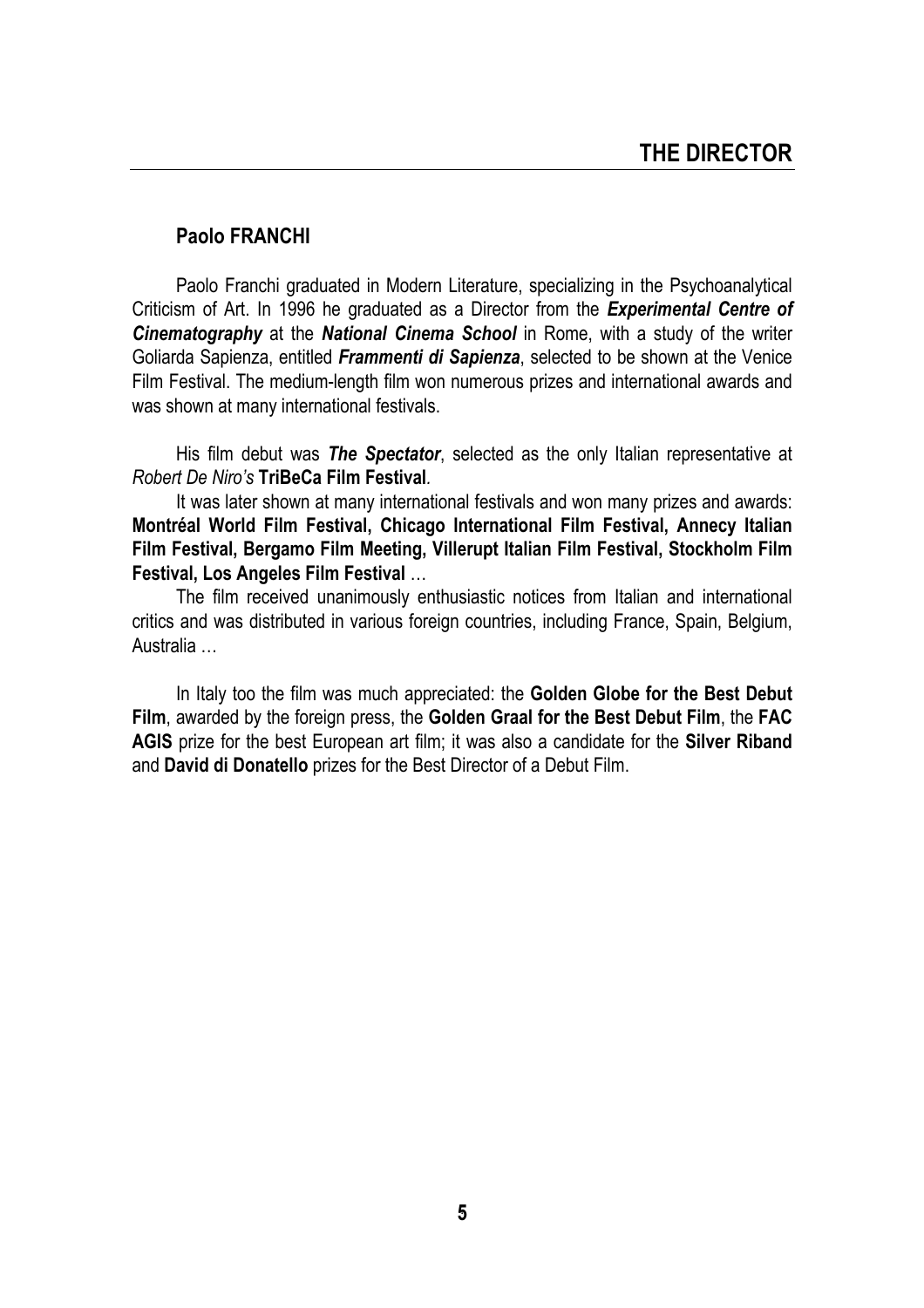# Bruno TODESCHINI

A popular face in French films and television, Bruno Todeschini has appeared in over eighty films and has worked with great directors such as Patrice Chéreau in Hotel de France (1987); Queen Margot (1994), Those who love me take the train (1998) and His brother (2002); Jacques Doillon in L'amoureuse (1987); Jacques Rivette in Up, down, fragile (1995) and Who knows? (2001); André Téchiné in My favourite season (1993); Michael Haneke in Stories (2000); Arnaud Desplechin The sentinel (1992); Michel Such in Arance amare (1996); Gerardo Herrero in Comanche territory (1997); Vincent Perez in Pelle d'Angelo (2002); Frédéric Schoendoerffer in Secret agents (2004); Karin Albou in Little Jerusalem (2005) to mention but a few.

# Elio GERMANO

Winner this year of the CIAK D'ORO for best leading actor; of the DAVID DI DONATELLO for best leading actor; of the GOLDEN GRAAL and the GOLDEN GLOBE for the revelation of the year. Germano has starred in many successful films, including Respiro: Grazia's Island directed by Emanuele Crialese (2001); Break free by Gianluca Tavarelli (2002); What will happen to us? by Giovanni Veronesi (2003); Sangue by Libero Di Rienzo (2004); Crime novel by Michele Placido (2005); Melissa P. by Luca Guadagnino (2005); Quo vadis, baby? by Gabriele Salvatores (2005); N by Paolo Virzì (2006); My brother is an only child by Daniele Luchetti (2007). He has also appeared in several films made for television, including Un medico in famiglia 2; Via Zanardi 33; Soffiantini; Ferrari; Ti piace Hitchcock. His theatre work includes Ground & Groung, again directed by Elio Germano and I racconti dell'Iliade directed by Alessandro Baricco.

# Irène JACOB

A well-known face in the international cinema and theatre, Irène Jacob has appeared in many films, including: The double life of Véronique (1991) and Three colours: red (1994) by Krzysztof Kieslowski; Goodbye children by Louis Malle (1985); The gang of four by Jacques Rivette (1988); The secret garden by Agneszka Holland (1993), Beyond the clouds by Michelangelo Antonioni and Wim Wenders (1995); Othello by Oliver Parker (1995); Victory by Mark Peploe (1995); Runaways by Nadine Trintignant (1996); Incognito by John Badhan (1997); U.S. Marshals by Stuart Baird (1998); My life so far by Hugh Hudson (1999); Londinium by Mike Binder (2000); Landlords by Remi Waterhouse (2002).

# Maria DE MEDEIROS

An internationally famous Portuguese actress with a following on both sides of the Atlantic, Maria De Medeiros has appeared in many films, including: Henry & June by Philip Kaufman (1990); Golden balls by Bigas Luna (1993); Two brothers, my sisters by Teresa Villaverde, for which she won the Volpi Cup for the best actress at the Venice Film Festival in 1994; Pulp Fiction by Quentin Tarantino (1994); Honolulu baby by Maurizio Nichetti (2000); Water and salt by Teresa Villaverde (2001); Il resto di niente di Antonietta De Lillo (2003); Shelter by Marco Puccioni (2007).